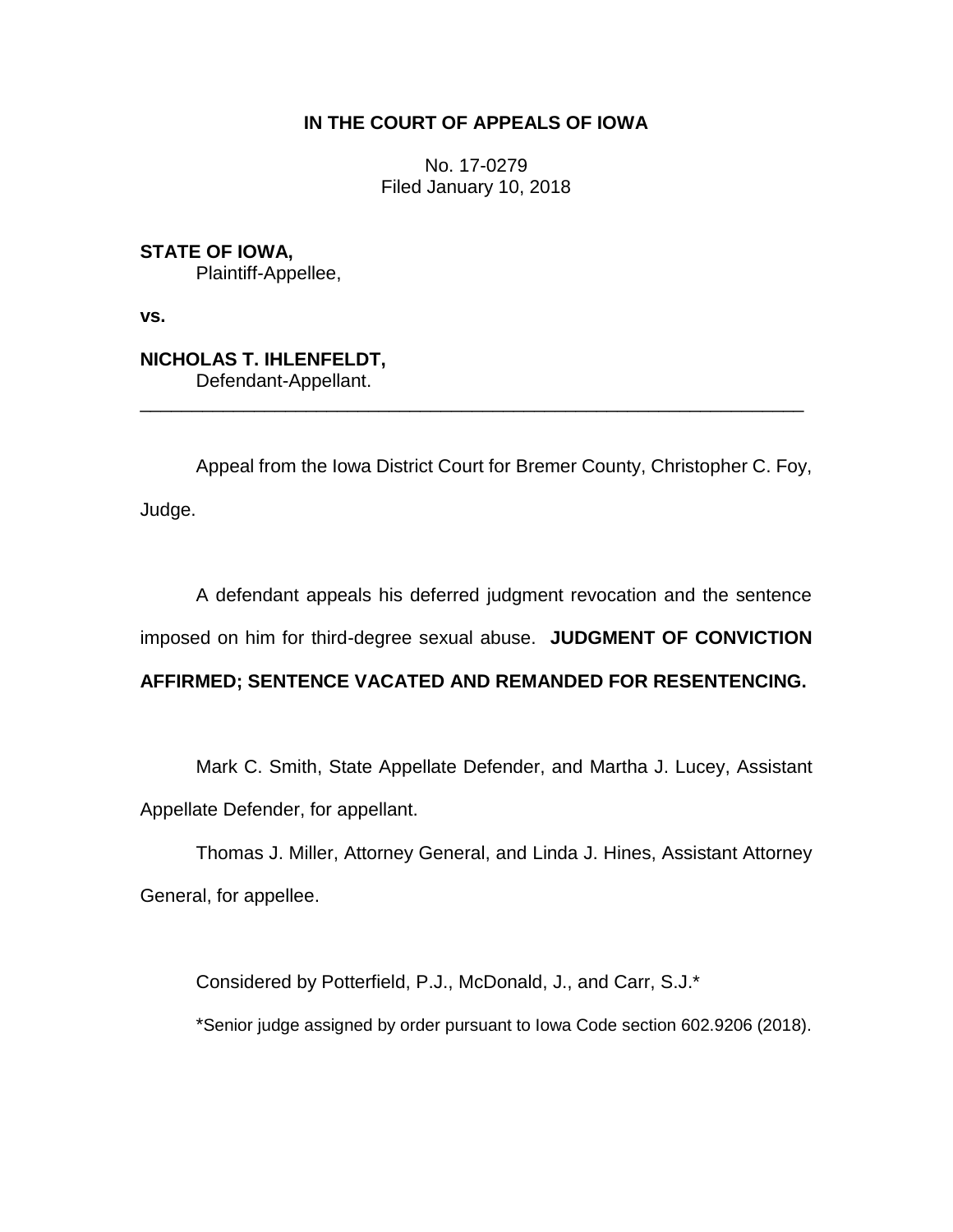## **POTTERFIELD, Presiding Judge.**

Nicholas Ihlenfeldt appeals the judgment and sentence imposed upon him for third-degree sexual abuse in violation of Iowa Code section 709.4(2)(c)(4) (2013). He contends the district court erred in revoking his deferred judgment and failing to comply with Iowa Rule of Criminal Procedure 2.23 in imposing a sentence. We affirm the district court's revocation of deferred judgment but vacate Ihlenfeldt's sentence and remand for resentencing.

#### **I. Background Facts and Proceedings.**

In September 2014 Ihlenfeldt was charged with sexual abuse in the third degree in violation of Iowa Code section 709.4(2)(c)(4). Ihlenfeldt pled guilty in March 2015 and was granted a deferred judgment in August 2015. He was placed on supervised probation for three to five years.

In November 2016, Ihlenfeldt's probation officer filed a probation-violation report alleging multiple violations: Ihlenfeldt missed a treatment appointment, violated curfew, and visited an adult bookstore. As a result, the State filed an application to revoke probation. In December 2016, his probation officer filed an addendum to her previous report, alleging three additional violations: sexual contact with another without permission from his probation officer, allowing two people to stay with him for a few days without permission, and three additional curfew violations.

A hearing was held on the State's application to revoke probation on January 23, 2017. Ihlenfeldt admitted the probation violations. The State requested the court revoke deferred judgment and sentence Ihlenfeldt to prison, while Ihlenfeldt requested to be held in contempt and continue probation. The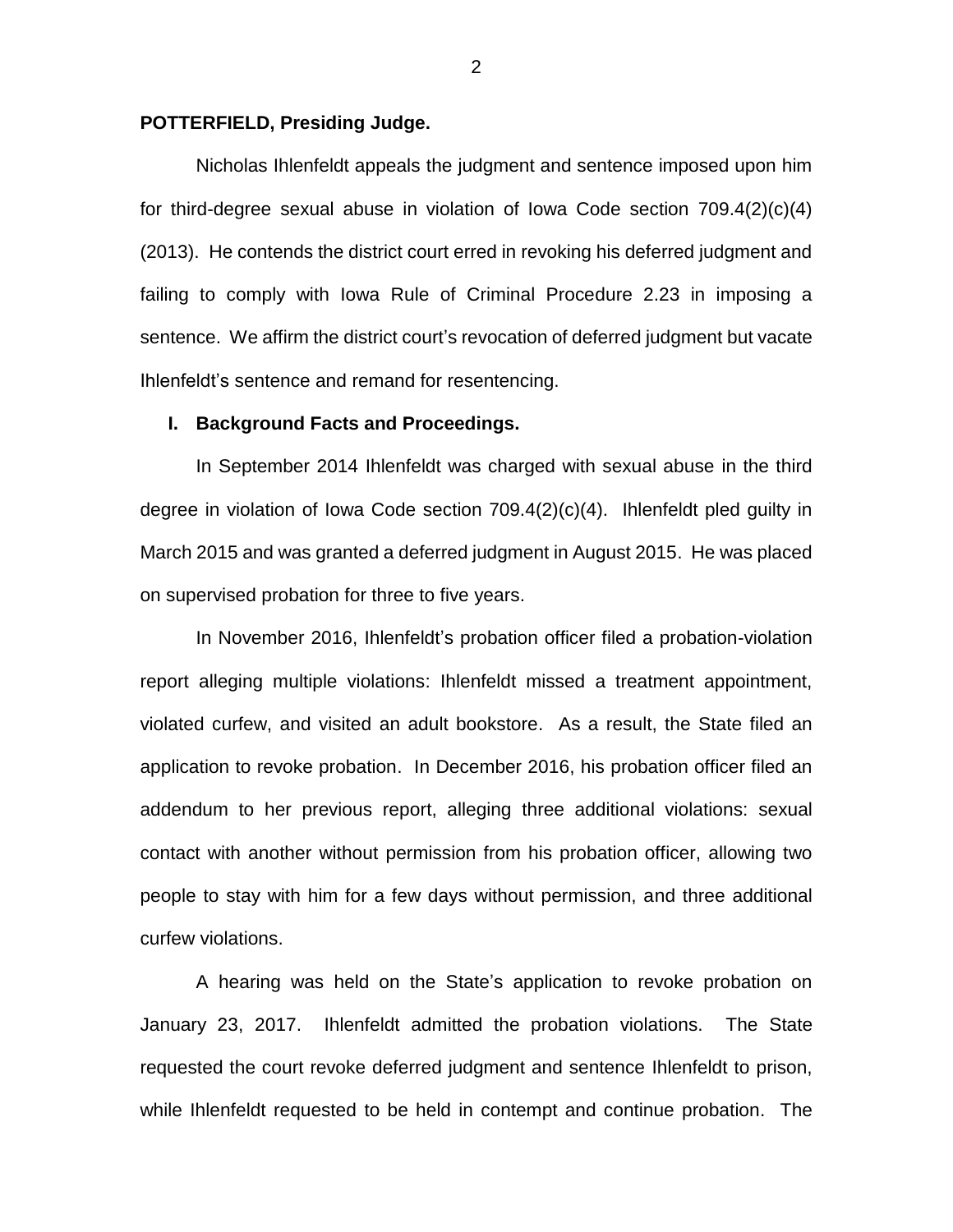court issued an order on January 25, 2017, revoking Ihlenfeldt's deferred judgment. Later that day, the court issued another order sentencing Ihlenfeldt to prison for a term not to exceed ten years. Ihlenfeldt now appeals.

## **II. Standard of Review.**

A deferred-judgment-revocation decision is reviewed for correction of errors at law. Iowa R. App. P. 6.907. The decision to revoke probation as a result of a probation violation is reviewed for an abuse of discretion. *See State v. Allen*, 402 N.W.2d 438, 443 (Iowa 1987). Regarding the sentence imposed, "[w]e will not reverse the decision of the district court absent an abuse of discretion or some defect in the sentencing procedure." *See State v. Formaro*, 638 N.W.2d 720, 724 (Iowa 2002).

## **III. Deferred Judgment Revocation.**

 $\overline{a}$ 

Ihlenfeldt argues the district court erred in revoking his deferred judgment because the district court considered impermissible factors and the record as a whole does not support the court's decision.<sup>1</sup> Ihlenfeldt argues the court considered three impermissible factors in revoking his deferred judgment.

First, Ihlenfeldt claims the court improperly considered his probation violations from an unrelated case in another county. In the order revoking deferred

<sup>&</sup>lt;sup>1</sup> Ihlenfeldt also urges this court to hold that in order to satisfy due process, a district court must provide both a written statement of the evidence relied upon to support the finding of a probation violation and the reasons for revoking a deferred judgment. In this case, the district court provided both of those elements. The United States Supreme Court holds the due process standard for parole revocation does not require a written statement stating the evidence relied upon and the reasons for revoking parole. *See Black v. Romano*, 471 U.S. 606, 616 (1985); *see also Gagnon v. Scarpelli*, 411 U.S. 778, 782 (1973) (holding the same principles that apply to parole also apply to probation). This court has previously held written statements establishing reasons for revoking probation are not required. *See State v. Temple,* No. 15–1293 2016 WL 4801610, at \*3 (Iowa Ct. App. Sept. 14, 2016); *State v. Joiner*, No. 09–1858, 2010 WL 3326683, at \*2 (Iowa Ct. App. Aug. 25, 2010).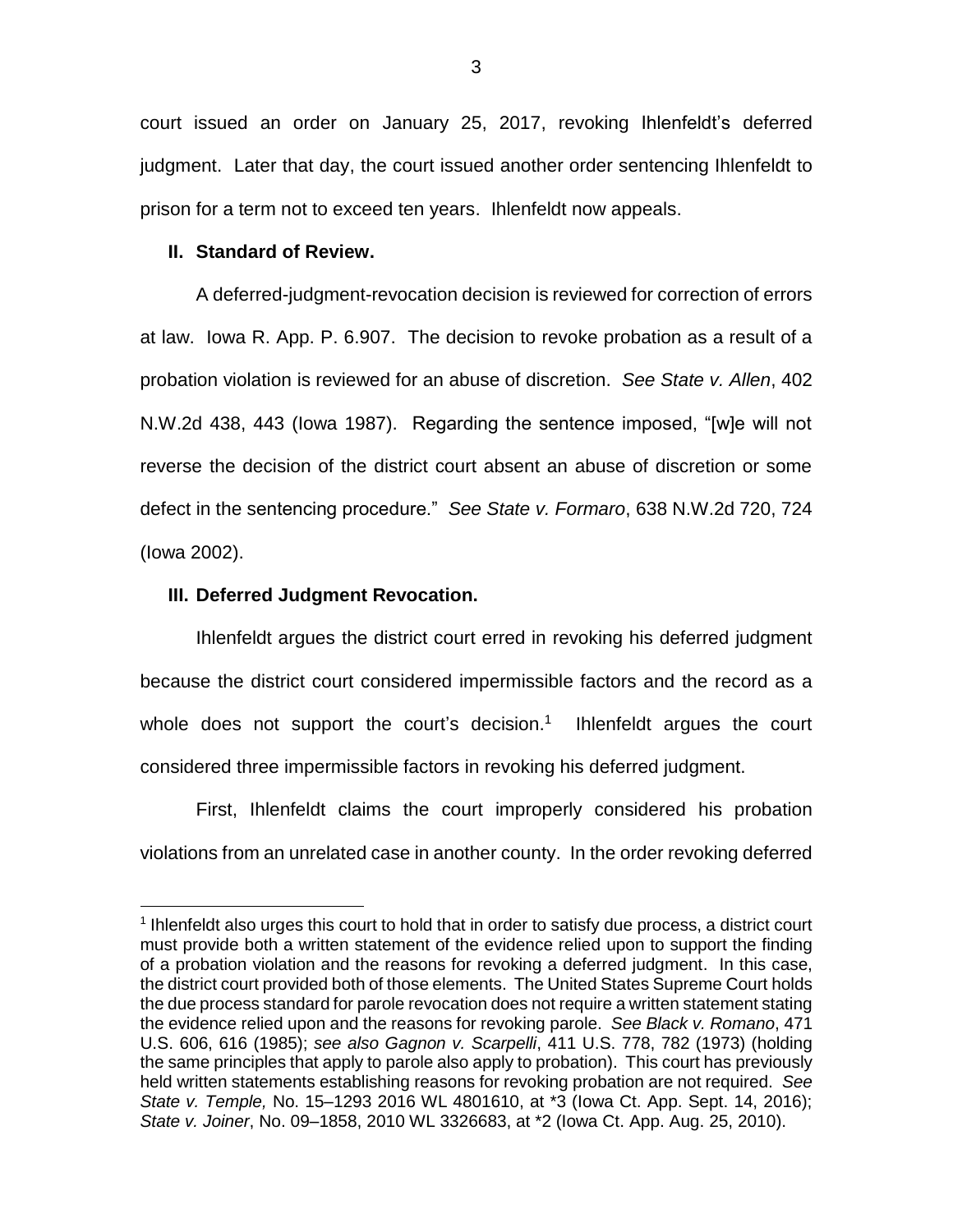judgment, the court stated, "Even after being placed in the Waterloo Residential Correctional Facility and incarcerated in the Black Hawk County Jail for prior violations, [Ihlenfeldt] continued to violate his probation." The district court's statement demonstrates that even with increased supervision, Ihlenfeldt continued to violate the conditions of his probation.

Second, Ihlenfeldt argues the record does not show he is a danger to the public. The court stated in its order revoking deferred judgment, "It is the opinion of the court that the need to protect the community from further impulsive, risky and potentially criminal conduct by [Ihlenfeldt] dictates that his probation and deferred judgment be revoked." Ihlenfeldt argues his probation violations did not demonstrate he was a danger to the public: he violated curfew four times, he missed appointments, he visited an adult bookstore, and he had sexual contact with another without permission of the probation officer. Ihlenfeldt also physically threatened his probation officer while she was supervising him in another county. His probation officer testified, "He's out in places he shouldn't be . . . He's engaging in . . . sexually inappropriate behaviors that are putting himself at risk . . . [and p]otentially the community at risk because he's not sure who he's dealing with."

Third, Ihlenfeldt argues the court improperly considered "potentially criminal conduct" in its order revoking deferred judgment, cited above. Ihlenfeldt reads this comment as a prediction by the court that he would potentially engage in criminal conduct. An alternate reading suggests the court views Ihlenfeldt's prior behavior of violating probation as conduct that was potentially criminal, possibly referencing his physical threats to his probation officer. It is a stretch to assume from this

4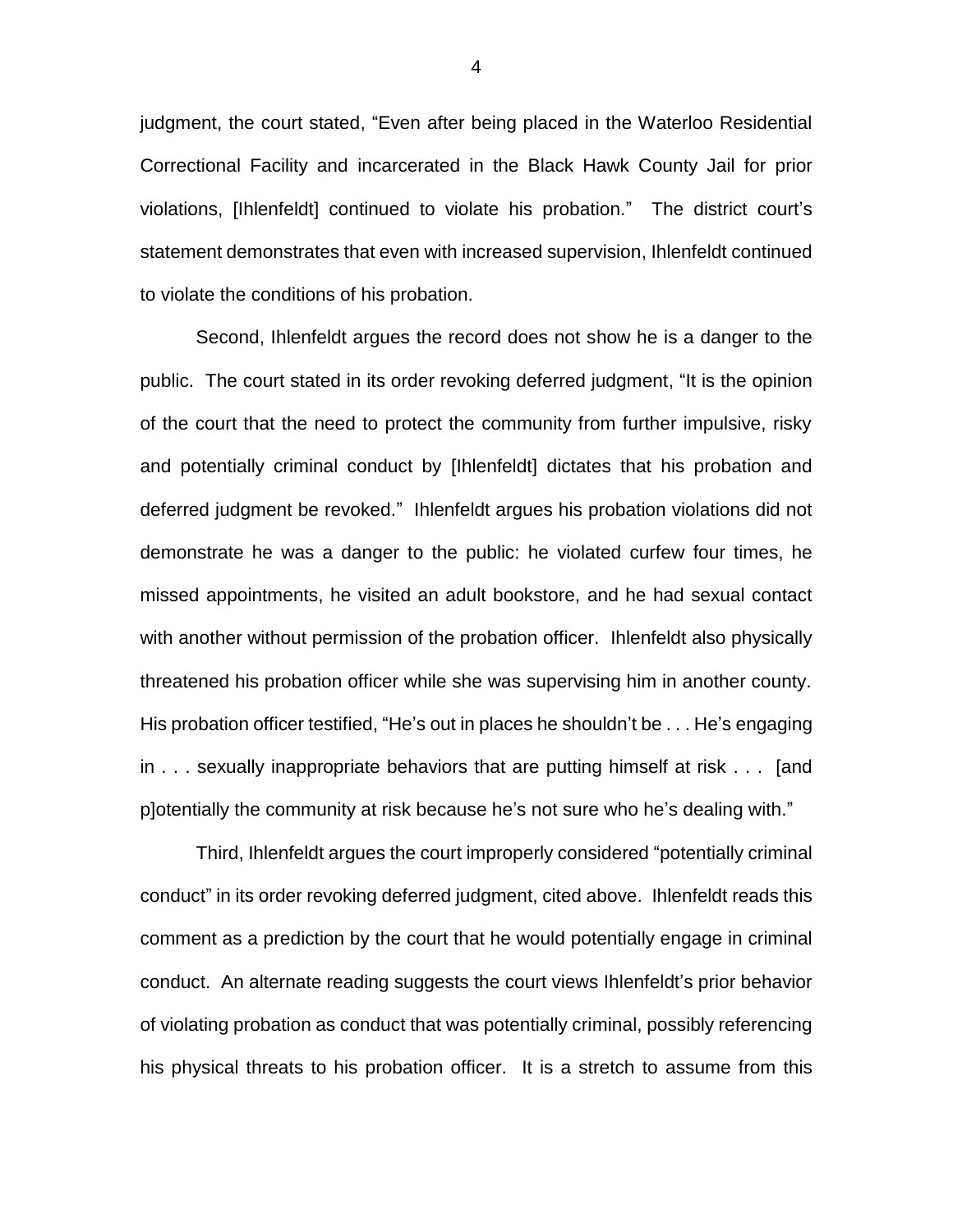statement alone that the court was improperly predicting Ihlenfeldt would commit further criminal conduct.

Ihlenfeldt also argues the record as a whole does not support the court's decision to revoke deferred judgment. The requisite degree of proof in a revocation proceeding is a preponderance of the evidence. *Rheuport v. State*, 238 N.W.2d 770, 772 (Iowa 1976). A court's finding that probation has been violated is sufficient to support a probation revocation. *See State v. Lillibridge,* 519 N.W.2d 82, 83 (Iowa 1994). We find the district court did not abuse its discretion in revoking Ihlenfeldt's deferred judgment.

#### **IV. Sentencing.**

Ihlenfeldt argues and the State agrees that the district court did not follow Iowa Rule of Criminal Procedure 2.23 because it failed to hold a sentencing hearing. The district court entered an order revoking Ihlenfeldt's deferred judgment after the revocation hearing and then subsequently entered an order imposing a prison sentence, without further hearing.

"[T]he entry of a sentence after a probation revocation is the final judgment in the criminal case and not part of the civil revocation proceeding. Accordingly, a district court must comply with the rules of criminal procedure when imposing a sentence after revoking probation." *State v. Duckworth*, 597 N.W.2d 799, 800 (Iowa 1999) (holding that defendants sentenced after deferred judgment revocation are afforded the rights found in Iowa Rule of Criminal

5